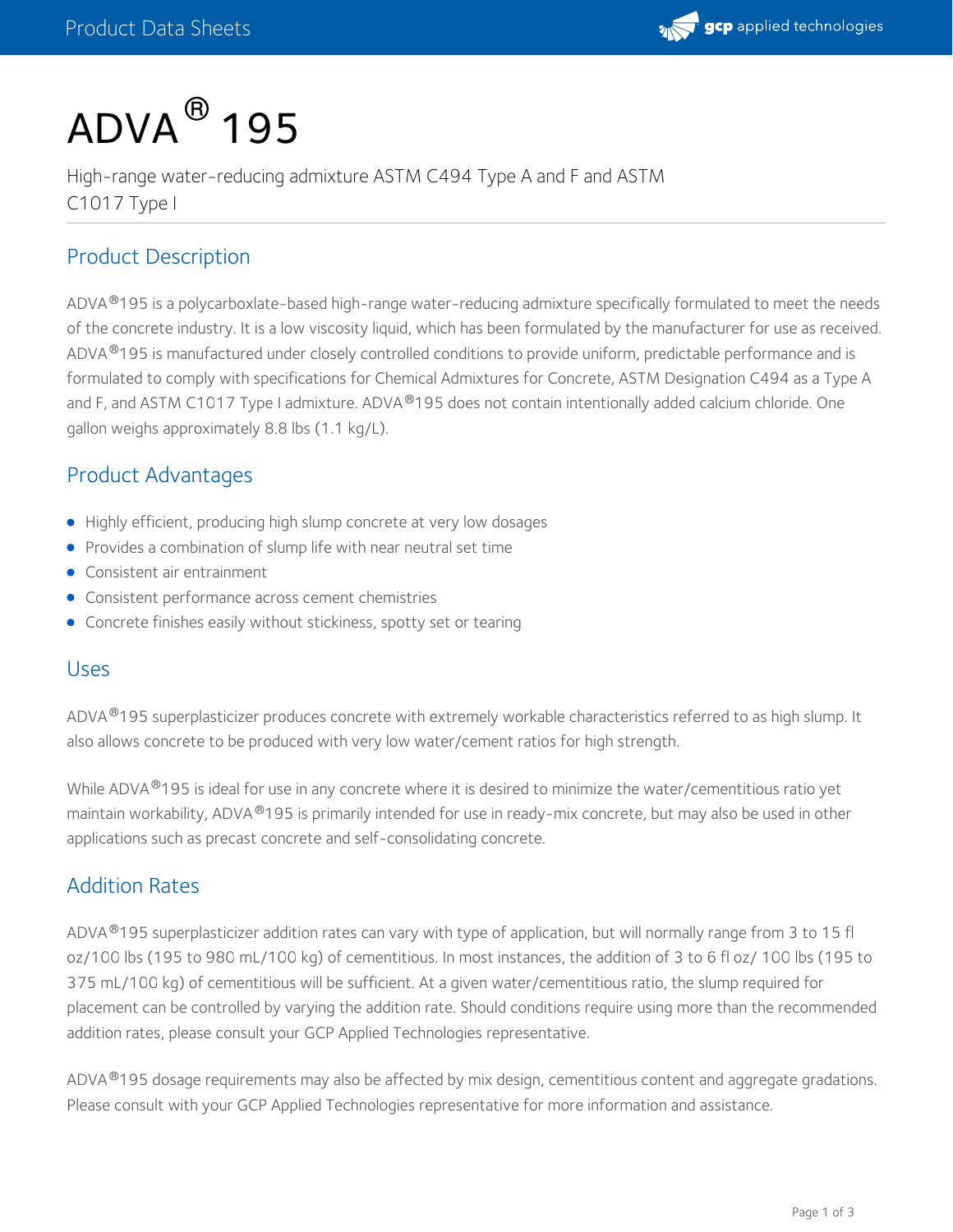

### Packaging & Handling

ADVA®195 is available in bulk, delivered by metered tank trucks, in totes and drums. It will begin to freeze at approximately 32°F (0°C), but will return to full strength after thawing and thorough agitation. In storage, and for proper dispensing, ADVA <sup>®</sup>195 should be maintained at temperatures above 32°F (0°C).

#### Compatibility with Other Admixtures and Batch Sequencing

ADVA 195 is added to the concrete mix near the end of the batch sequence for optimum performance. Different sequencing may be used iflocal testing shows better performance. Please see GCP Technical Bulletin TB- 0110, Admixture Dispenser Discharge Line Location and Sequencing for Concrete Batching Operations for further recommendations

Pretesting of the concrete mix should be performed before use and as conditions and materials change in order to assure compatibility with other admixtures, and to optimize dosage rates, addition times in the batch sequencing and concrete performance. For concrete that requires air entrainment, the use of an ASTM C260 air-entraining agent (such as DARAVAIR®or DAREX®product lines) is recommended to provide suitable air void parameters for freeze-thaw resistance. Please consult your GCP Applied Technologies representative for guidance.

#### Dispensing Equipment

A complete line of accurate, automatic dispensing equipment is available.

## ADVA $^\circledR$  195 ASTM C494 Type F High-Range Water Reducer Test Data

#### U.S. Units

|                           | <b>CONTROL</b> | ADVA <sup>®</sup> 195 |
|---------------------------|----------------|-----------------------|
| Cement (pcy)              | 517            | 517                   |
| Coarse aggregate (pcy)    | 1944           | 1944                  |
| Fine aggregate (pcy)      | 1144           | 1214                  |
| Water (pcy)               | 235            | 204                   |
| w/cm                      | 0.455          | 0.405                 |
| Slump (inches)            | 3.75           | 3.5                   |
| Plastic air (%)           | 5.5            | 5.4                   |
| Compressive strength      |                |                       |
| 1 day (psi)               | 1860           | 2670                  |
| 7 day (psi)               | 4520           | 5530                  |
| 28 day (psi)              | 5440           | 6690                  |
| Initial set time (hr:min) | 4:02           | 3:55                  |